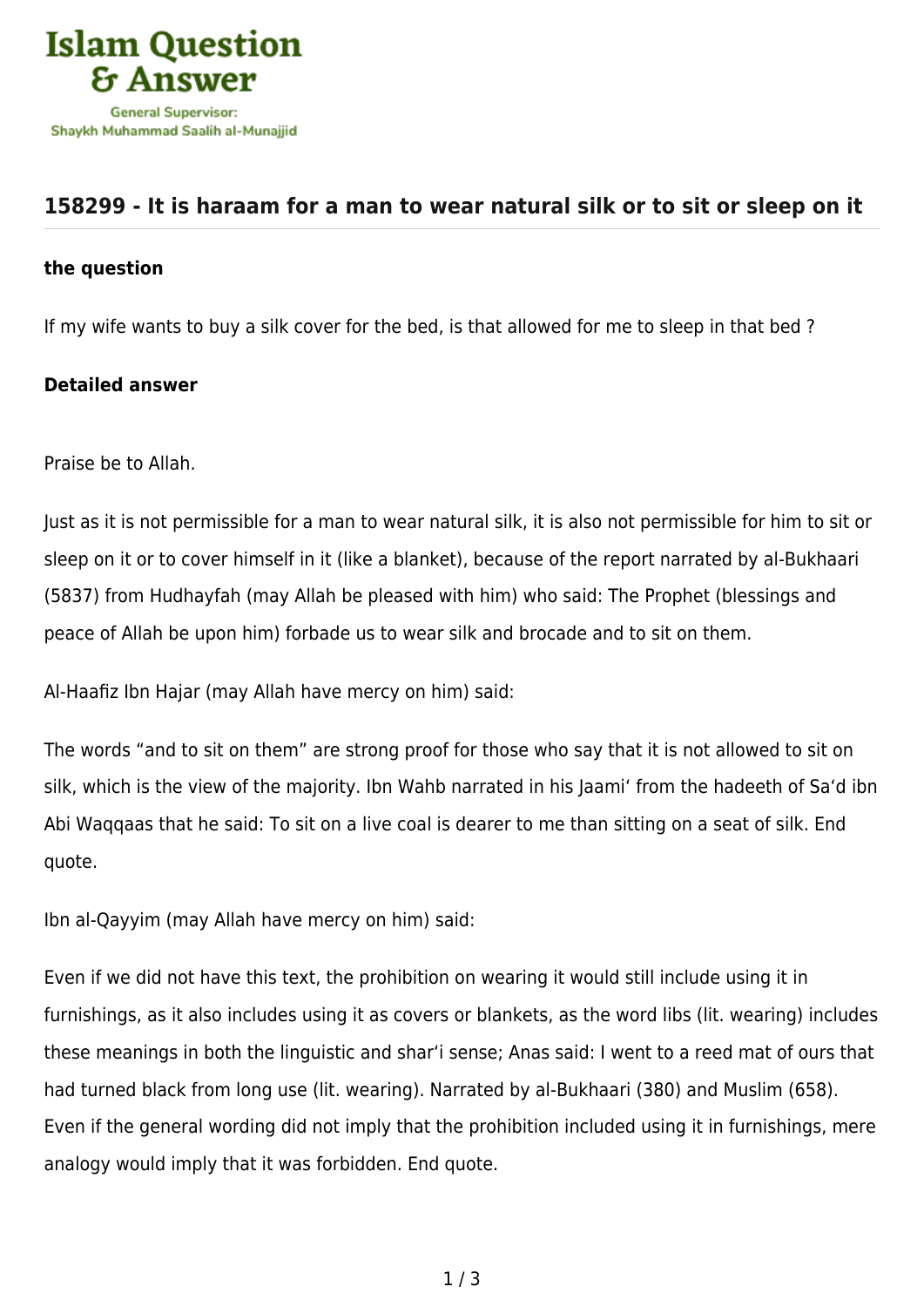

I'laam al-Muwaqqi'een, 2/366

Al-Nawawi (may Allah have mercy on him) said in al-Majmoo', 4/321:

It is haraam for a man to use brocade and silk in clothing, or for sitting or reclining on, or covering himself with it (like a blanket), or as a curtain or screen, or any other way of using it. There is no difference of scholarly opinion concerning any of these things except one odd view which was narrated by al-Raafi'i, who said that it is permissible for them to sit on it. But this view is invalid and is clearly mistaken and is contrary to this saheeh hadeeth. This is our view. As for wearing it, there is consensus (that it is forbidden); with regard to other uses, Abu Haneefah permitted it but Maalik, Ahmad, Muhammad, Dawood and others agreed with us that it is forbidden. Our evidence for that is the hadeeth of Hudhayfah. Perhaps the reason for the prohibition on wearing it is to be found in the other ways of using it, because if it is forbidden to wear it when there is a need for it, then it is more likely to be forbidden in other cases. End quote.

It says in al-Mawsoo'ah al-Fiqhiyyah, 5/278:

The fuqaha' are unanimously agreed that it is permissible for women to use silk furnishings, but in the case of men, the majority of Maalikis, Shaafa'is and Hanbalis are of the view that it is forbidden. End quote.

Shaykh Saalih al-Fawzaan was asked: What is the ruling on using blankets, covers or furnishings made of silk? He replied: It is not permissible for them to use covers and furnishings made of silk, because Allah forbade it to men. End quote.

Al-Muntaqa min Fataawa al-Fawzaan, 7/95.

It should be pointed out that what is forbidden is natural silk, not artificial silk. For more information please see the answer to question no. [30812.](https://islamqa.com/en/answers/30812)